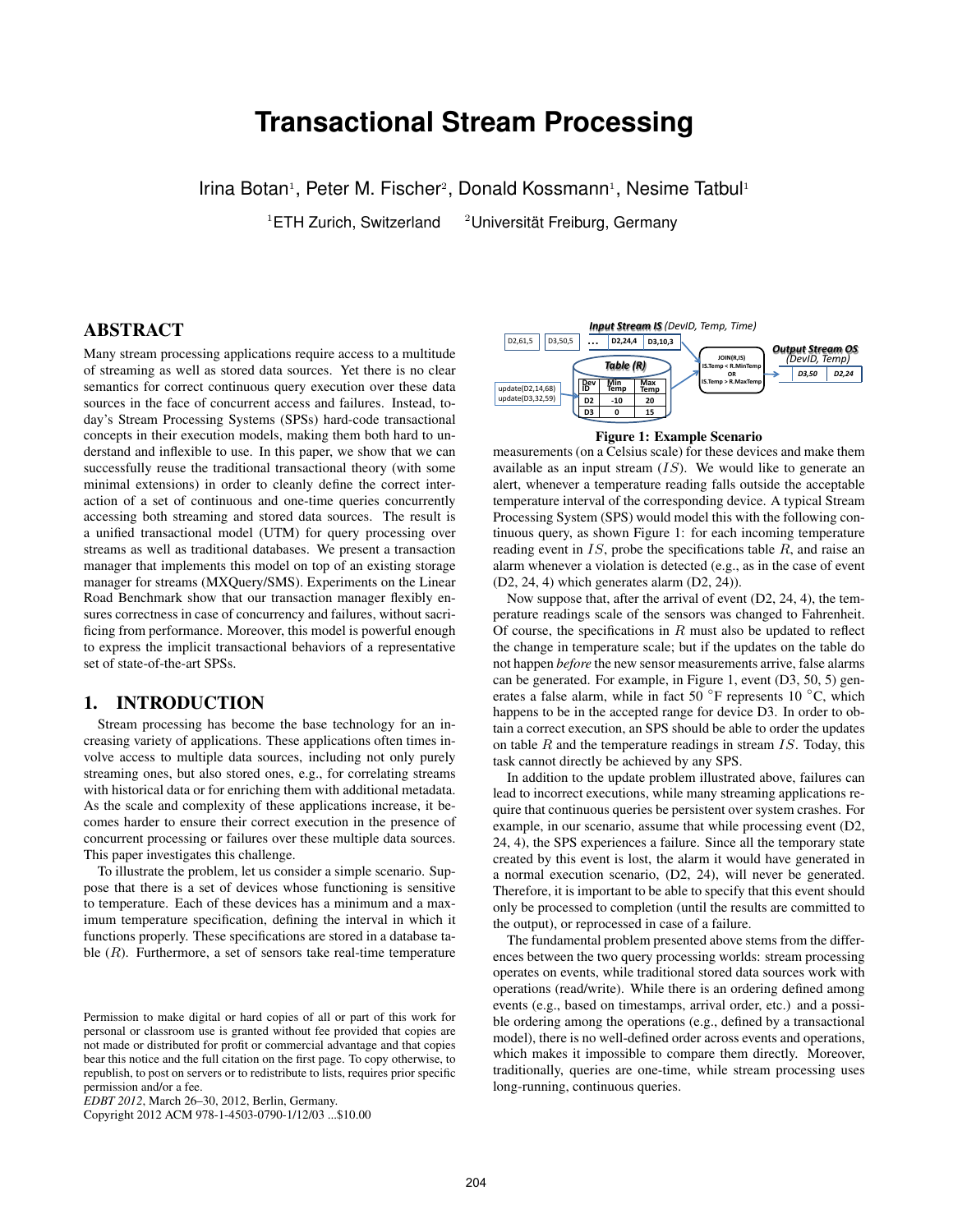Intuitively, there are two alternative solutions to this problem: (i) either non-streaming sources can be transformed into streams (e.g., by creating an event for each DB operation), or (ii) streaming sources can be treated as data sources with regular read/write operations. Most of today's SPSs implement solution (i). The main problem with this approach is that each engine has embedded the transactional properties into their execution models and operator semantics, making them hard to understand and inflexible to use. Furthermore, because of the high degree of heterogeneity in these systems' query execution models [11], each ended up proposing its own implicit "transactional model".

In this paper, we propose a *unified transactional model* (UTM) for streaming and stored data sources based on solution (ii). Our approach reuses decades of research on transactional database theory and exploits the traditional transactional model [29], to define correct executions of both continuous and one-time queries over an arbitrary mix of stored and streaming data sources. The basic insight is that we treat streaming and stored inputs uniformly: they are just data sources to the continuous queries with reads and updates. Moreover, a continuous query is modeled as a possibly infinite sequence of one-time queries. This way, the problem becomes similar to the one solved by the traditional transactional model.

We first analyze the page model [29] regarding its expressive power of allowing the correct execution of streaming applications. We then extend traditional transactions with: (i) *events*, which are represented by write operations, and (ii) *continuous queries*, which are represented by read and write operations on the data sources (including both inputs and outputs). As such, events and/or individual continuous query executions can be grouped together into transactions, thus flexibly defining isolation units not bound to any specific query execution model or operator semantics. We wanted our model to be general enough to be applicable to any query language (e.g., CQL[6], CCL[1], XQuery, StreamSQL [3], etc.), by adding basic primitives such as *commit* and *abort*. Nevertheless, designing the right syntax to define transactions for continuous queries is beyond the scope of this paper.

We propose conflict-serializability to the correct interleaving of operations belonging to these transactions, but similar to the traditional case, weaker constraints on the ordering can be defined. The result is a clean semantics for continuous query execution over streaming and stored data sources even in the presence of failures. Moreover, our analysis of a series of state-of-the-art commercial and academic SPSs showed that their transactional behavior can be described using our model.

In summary, this paper makes the following contributions:

- It defines the space of possible executions of continuous and one-time queries over combinations of streaming and stored data sources under concurrent processing and failures.
- It shows how events and operations can be arbitrarily grouped into transactions, and that conflict-serializability can be readily applied as a criterion for defining correct executions. As such, this paper proposes a unified transactional model (UTM).
- It shows the performance of the first implementation of a unified transaction manager as part of MXQuery/SMS [10], a storage manager for streaming and stored data sources, using the Linear Road Benchmark [5].
- It describes the implicit transactional behaviors of state-of-theart SPSs expressed in the execution space.

The remainder of this paper is organized as follows: We define the transactional stream processing design space and present our unified transactional model (UTM) in Section 2, and illustrate the practical uses of this model in Section 3. In Section 4, we present

the implementation of a transaction manager on top of SMS, a storage management system for streams [10]. After describing the details of our experimental setup, which includes the implementation of the Linear Road Benchmark in MXQuery [9] in Section 5, we present our experimental results in Section 6. Section 7 provides an analysis of the implicit transactional behaviors of five academic and commercial SPSs, while Section 8 compares our work with related work. We conclude the paper in Section 9.

# 2. TRANSACTIONAL STREAM PROCESS-ING

In this section, we first present our analysis of the traditional page model [29] with respect to the expressive power that it has in order to meet the requirements of data stream processing applications, and then propose the necessary extensions to turn it into our unified transactional model (UTM).

The main challenge in dealing with streaming and stored (e.g., relational) data sources is that the former operate with *events*, while the basic execution unit for the latter is an *operation* (i.e., either a read  $(r)$  or a write  $(w)$ ). Moreover, continuous queries have different semantics than one-time queries. The problem is how to make these different data and query models comparable, so as to be able to define *correct* executions that involve both.

## 2.1 The Data Model

In order to apply the page model, we need to first characterize our design space with respect to the data sources (query inputs) and sinks (query outputs), and their corresponding operations.

We propose to treat all the data sources (streaming, relational, stored non-relational, etc.) uniformly: they are all *sets of data items* on which *operations* (reads and writes) are executed, closely following the page model [29]. As a result, a *relation*, which traditionally is defined as an unordered set of tuples (data items) sharing the same schema, is easily integrated into this design space. The operations exposed by a relation are: insert (add new tuples to the relation), delete (remove tuples), value update (replace existing tuples' attribute values), and read (obtain the values of tuples).

As a special type of data source, the *stream* has been previously defined in many different ways. The difference lies in the interpretation of a stream, which depends on the application [23]. Moreover, a stream's definition embeds both the data and update semantics of that stream. In order to apply the page model, we need to abstract away from a stream's semantics. Thus, we adopt the following general definition: a stream is a possibly infinite partially ordered set of events, where an *event* can be interpreted as a tuple with a special ordering attribute. More formally, a stream is defined by the pair  $S = (E, \leq_S)$ , where E is a set of events and  $\leq_S \subseteq E \times E$  is a partial order on the set E.

As a result, a *stream* can be viewed as an unbounded set of tuples (with a special attribute for order) on which the only possible update operation is an *insert*. As such, we convert each event arrival to a write operation (*insert*  $\rightarrow$  *write*), thereby allowing the comparison of events with other data access operations. As an example, in Figure 1, the arrival of event (D3, 50, 5) (having 5 as the value of its ordering attribute,  $Time$ ) will be represented by a write on the input stream  $IS(w(IS))$ .

A stream's state is represented by its content which can be retrieved through a *read* operation. For example, in Figure 1, a read operation on  $IS$  after the arrival of event (D2, 24, 4) will return the state of the stream  $IS$  as  $\{ (D3, 10, 3), (D2, 24, 4) \}$ , while a read operation after the arrival of event (D3, 50, 5) will return the state as {(D3, 10, 3), (D2, 24, 4), ..., (D3, 50, 5)}, and so on.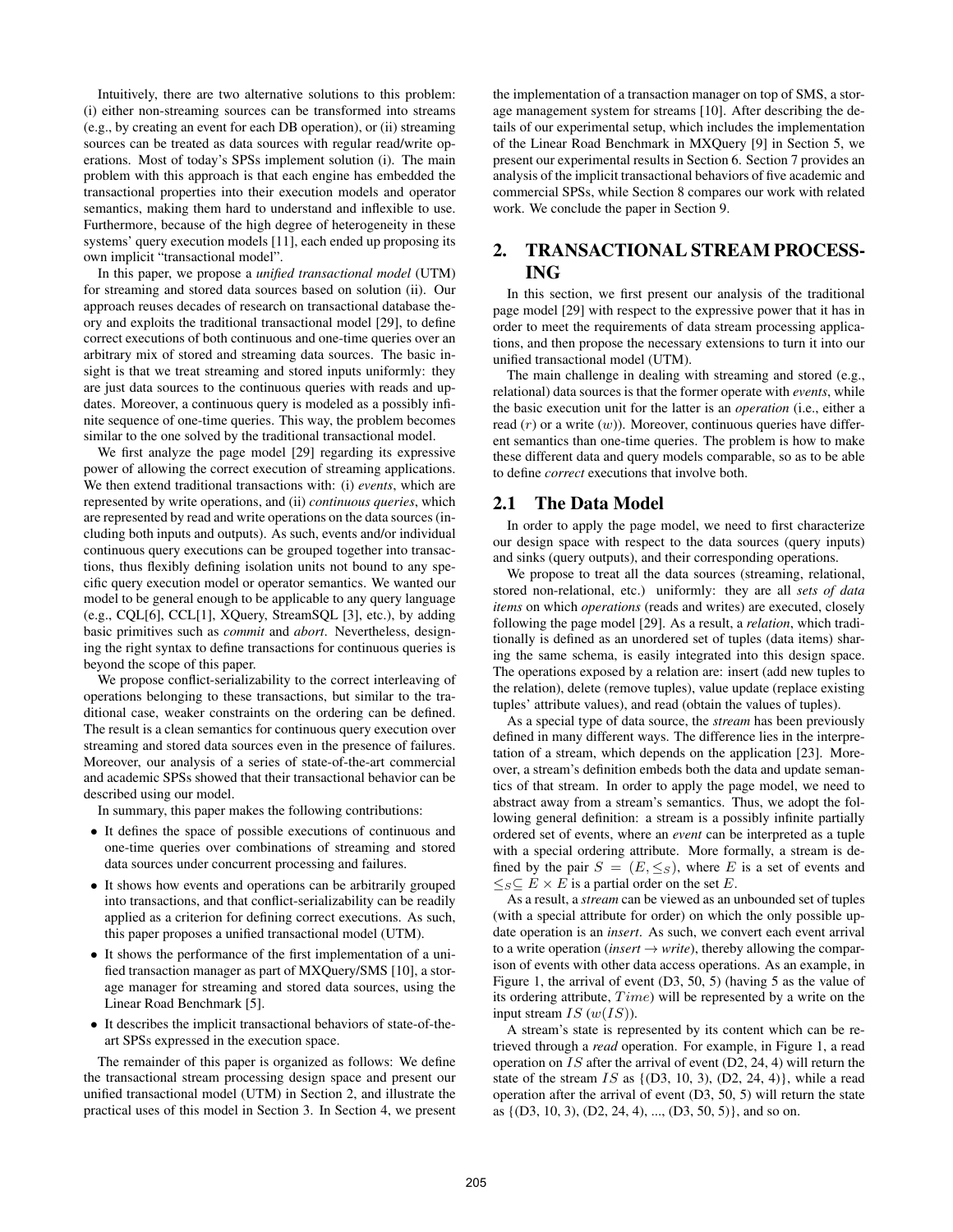We consider the most general case in which there are multiple *writers* (processes which try to concurrently append new events to the stream) and multiple *readers* (continuous queries which process the events in the data streams). In the same way, other types of data sources with different sets of supported access operations (which could be represented through read or write operations) can be included in this general design space.

## 2.2 The Query Model

Another challenge arises when dealing with *continuous queries*. Continuous queries [27] are issued once and run continually, sending newly generated results to the user application which registered them. Given their continuous nature, streaming queries are not a good match for a transactional model, as transactions are closely tied to a one-time query model.

Our proposal is to represent a continuous query as a (possibly infinite) sequence of one-time queries which are fired as a result of the data sources being modified (e.g., arrival of new events, update of existing inputs, etc.) or by periodic execution (e.g., every second). Basically, a one-time execution of a continuous query can be translated into read operations on all its input data sources plus (possibly) a number of write operations, corresponding to the results that it may generate. Such an approach has also been proposed in the context of temporal databases [26].

For example, in the example scenario of Figure 1, suppose that the arrival of event (D2, 24, 4) triggers the query execution. The join execution is then represented by a read on the input stream  $(r(IS))$  and a read on the table  $(r(R))$ , followed by a write on the output stream  $(w(OS))$ , generating of the output event (D2, 24).

As a result, our design space is composed of one-time queries only, among which the ones corresponding to continuous execution have a predefined structure.

## 2.3 The Unified Transactional Model (UTM)

A transaction in our design space obeys the traditional definition (a partially ordered sequence of operations), but we adapt it in order to accommodate events and continuous queries. More formally:

Definition 1 (Transaction) *Given a set of data sources and sinks*  $DS = \{S_i, S_o, \ldots\}$ , composed of data items  $DI$ , a transaction is *represented by the pair T*= $(O_T, \leq_T)$ *, where*  $O_T$  *is a finite set of operations (of the form* r *or* w*) on the sources and sinks in DS and*  $\leq_T$  *is a partial order on the operations such that:* 

- Each new streaming event  $e_p$ , is represented by a write opera*tion on the corresponding stream*  $(w(S_i))$  *and each (one-time) continuous query execution is represented by a read on all the input data sources of the query possibly followed by a sequence of writes on the sink(s)*  $(w(S_o))$ .
- $\forall o_p, o_q \in O_T$  *which access the same data item and one of which is a write, either*  $o_p \leq_T o_q$  *or*  $o_q \leq_T o_p$  *(i.e., operations on the same data item are ordered).*

For example, in Figure 1, the arrival of event (D2, 24, 4) generates the join operation execution over the stream IS and the relation R which produces event (D2, 24) to the output stream OS as explained earlier. Suppose the application implementing this scenario specifies that all these tasks (arrival of event, query execution, output of results) should be grouped in a single transaction. The resulting transaction will have the following structure:  $T_1 = (w_1(IS))$  $r_1(IS)$   $r_1(R)$   $w_1(OS)$ ). That is, the event's arrival in the input stream  $(w_1(IS))$ , followed by a one-time continuous query execution  $(r_1(IS) r_1(R) w_1(OS))$ .

Traditionally, transactions can end in two ways: successfully or not. To express the termination of a certain transaction (when that state is known), two special operations are used: *commit* and *abort*. As such, a transaction can be in one of three basic states: active (is currently running and has not yet reached a final state), committed or aborted (corresponding to the two possible termination states).

In our design space, Commit is an operation which defines the successful termination of a transaction (all the operations in the transaction have been executed with no error) such that the result generated can be made visible to other transactions. In the case of stored data sources, Commit also specifies that these results are made permanent.

An Abort operation expresses that while processing a transaction, something happened (a violation of consistency, system crash, etc.) which interfered with the normal execution. As aborted transactions may leave the data sources in an inconsistent state, their effect should be undone. As a result, the data in the sources appear as if this transaction had never been executed at all.

Suppose that while executing transaction  $T_1$ , the SPS encounters an error, such that operation  $w(OS)$  cannot be executed. Nevertheless, the event (D2, 24, 4) is written in the input, and is most probably part of the state of the join operator, but an alert will not be generated. To ensure that no alert is missed, the SPS should return to the state before the triggering event arrived in the stream  $(r(IS) = \{(D3, 10, 3)\})$  and possibly re-execute the transaction.

In terms of transaction visibility, many DBMSs relax isolation to improve performance [8]. In this respect, for our UTM, the *streams* need some special consideration: since we restrict the operations on streams to *insert*, data cannot be recalled or modified. In the most strict sense, the use of *streams* calls for serializability. If weaker isolation levels are required, instead of a *stream*, another type of data source that supports cascading deletes and/or compensations should be used. Such data sources would closely resemble those proposed in revision processing [25].

The definitions for (serial) execution history, schedule, conflict, conflict-equivalence, and conflict-serializability can be reused without change [29]. For completeness, we list these definitions here:

**Definition 2 (History)** *Given*  $T = {T_1, T_2, ..., T_n}$  *a (finite) set of transactions where each*  $T_i \in T$  *has the form*  $T_i = (O_{Ti}, \leq_{Ti})$ , a *history is a pair*  $H = (O_h, \leq_h)$ *, such that:* 

- $O_h \subseteq \bigcup_n^{i=1} O_{Ti} \cup \bigcup_n^{i=1} \{C_i, A_i\}$  and  $\bigcup_n^{i=1} O_{Ti} \subseteq O_h$  (the *operations belonging to the transactions are all contained in the history plus a control event (C or A) for each transaction)*
- $\forall i, 1 \leq i \leq n, C_i \in O_h \Leftrightarrow A_i \notin O_h$  *(for each transaction*) *there is either a commit or an abort, but not both)*
- $\bigcup_{n=1}^{i=1} \leq T_i \subseteq \leq_h$  *(all transaction orders are contained in the history order)*
- $\forall i, 1 \leq i \leq n, \forall op \in O_{Ti}, op \leq_h A_i$  *or op*  $\leq_h C_i$  (the *control operation (A or C) is always the last operation of a transaction)*
- Every pair  $(op_r, op_w)$  of operations,  $op_r, op_w \in O_h$  from dis*tinct transactions, accessing the same data item, one of which is a* write, are ordered in H in such a way that either  $op_r \leq_h op_w$ *or*  $op_w \leq_h op_r$ .

Definition 3 (Conflict) *Two operations on the same data item, so that at least one is a write, are said to be in conflict.*

Definition 4 (Schedule) *A schedule represents a history prefix.*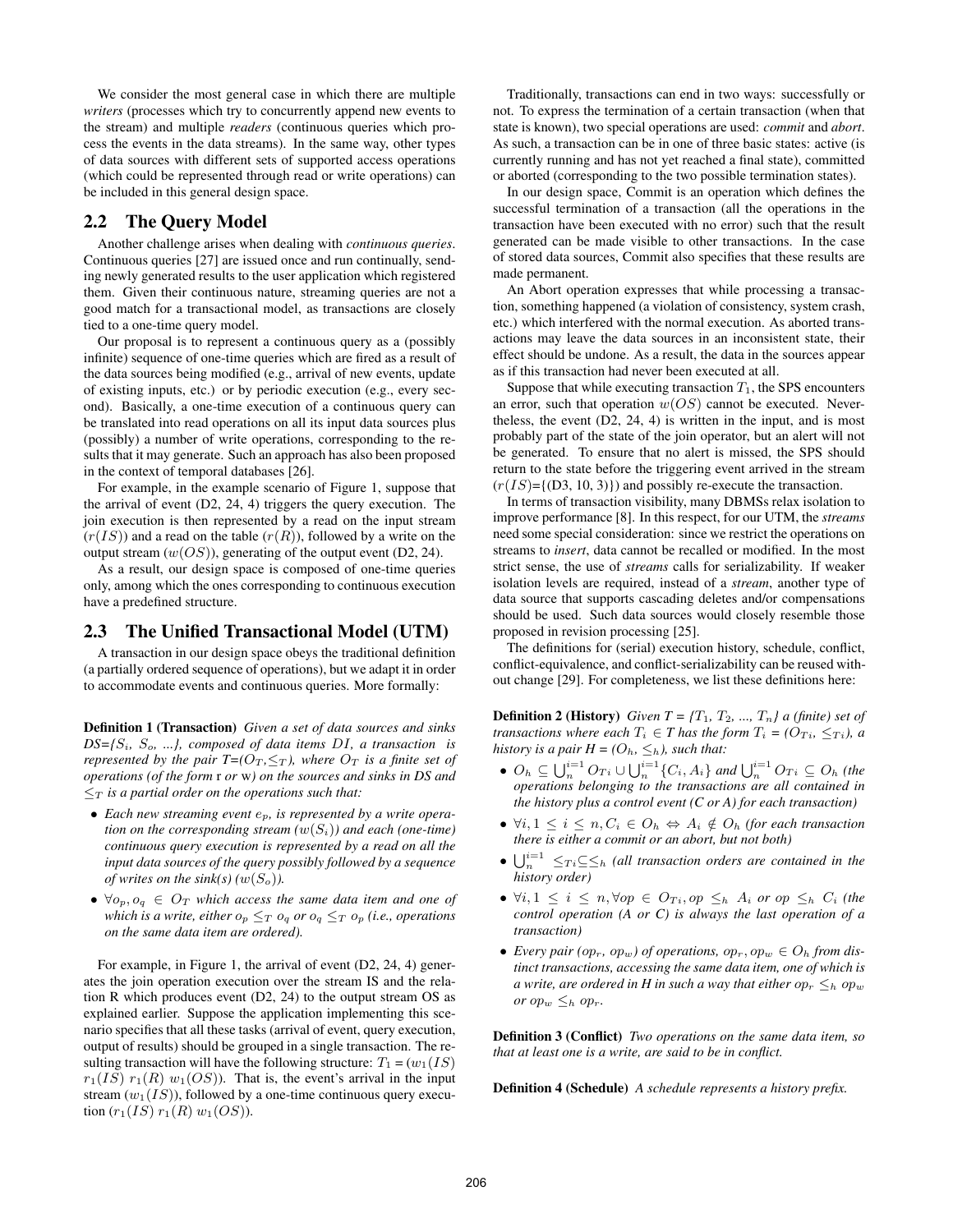**Definition 5 (Serial History)**  $SH = (O_{sh}, \langle s_h \rangle)$  *is a serial history if*  $\forall T_i(O_i, \leq_i), T_j(O_j, \leq_j), T_i \neq T_j, T_i, T_j \in SH$ ,  $\forall op_{ik} \in$  $O_i$  *and*  $\forall op_{jl} \in O_j$ *, either all*  $op_{ik} <_{sh} op_{jl}$  *or all*  $op_{jl} <_{sh} op_{ik}$ (*a history SH is serial if for any two distinct transactions*  $T_i$  *and*  $T_j$ *contained in SH, all the operations belonging to*  $T_i$  *are ordered in SH before all the operations in*  $T_i$  *or vice versa*).

Definition 6 (Conflict-Equivalence)  $\forall H_i, H_j, H_i = (O_{hi}, \langle h_i \rangle)$  $), H_j = (O_{hj}, \langle h_j \rangle, H_i \equiv H_j \Leftrightarrow O_{hi} \setminus \{A, C\} = O_{hj}$  ${A, C} = O$  *and*  $\forall o_k, o_l \in O$  *s.t.*  $o_k, o_l$  *are in conflict, then*  $o_k$  <  $h_i$   $o_l$  ⇔  $o_k$  <  $h_j$   $o_l$  (two histories  $H_i$  and  $H_j$  are said to *be conflict-equivalent iff they contain the same operations and they order all the conflicts in the same way).*

Definition 7 (Conflict-Serializability (CS)) *A history H is said to be conflict-serializable if it is conflict-equivalent to a serial history.*

Testing a history for its membership to the conflict-serializable class can be done efficiently by using *conflict graphs*. A conflict graph is a directed graph which contains the transactions as nodes and the edges represent conflicts between the transactions. The orientation of the edges follows the order of conflicting operations in the history. A cycle in the graph indicates that the underlying history is not conflict-serializable.

Before presenting our correctness definition, we also define two notions: *global schedule* and *global conflict-serializability*. In a multi-source environment, a global schedule represents the union of schedules executed at each source. A global schedule is globally conflict-serializable if the conflict-serializability property holds.

## 2.4 Execution Correctness

Our problem can now be described as follows: given a finite set of data sources and sinks  $(DS_i, 1 \leq i \leq n)$ , an infinite set of updates on the data sources  $(U_j, 1 \leq j)$ , and an infinite sequence of one-time queries accessing the sources, some of which (updates and/or queries) may be grouped into transactions, what defines a correct execution?

In this work, we propose to use conflict-serializability as a criterion to specify correct interleaving of operations. Our main motivation behind this choice is to provide a general definition of this interleaving. Alternatively, we have also considered using other criteria such as snapshot isolation [8] or view / final state serializability, but found problems with these. More specifically, the latter is impractical to implement since schedules are not monotone [29] in that a new operation can transform an illegal schedule into a legal one [24]. The former is not suitable because it is unclear how to define snapshots and assign timestamps to them in a heterogeneous environment such as an SPS. On the other hand, in the context of serializability, there are widely used protocols which generate 'globally' serializable schedules (see Section 4).

As a result, we define correct executions as follows:

Definition 8 (CS-based Correct Execution) *A history of operations belonging to a set of transactions*  $T = \{T_1, T_2, ..., T_n, ...\}$ *generated as a result of executing a set of queries (one-time and continuous) Q over a set of data sources and sinks DS is correct if it is globally conflict-serializable.*

Conflict-serializability is an example of how our model can be used to define correct execution. As needed, it may be restricted or relaxed, and as in [30], different correctness *levels* can be defined. For example, processing the events in their arrival order in a stream is important for the correct implementation of many streaming applications. Moreover, the majority of SPSs rely their execution models on the arrival order of the events. As serializability means equivalence to *any* serial execution, the correctness condition should only accept schedules which obey the arrival ordering. As a result, a more constrained level of correctness can be defined (similar to *Strong Consistency* in the above-cited work):

Definition 9 (CS with Arrival Ordering (CSAO)) *A history H is said to be conflict-serializable with arrival ordering if it is conflictequivalent to a serial history in which the order of transactions generated by sequences of events (stream updates and corresponding continuous queries executions) obeys the events' arrival order in their respective streams.*

Definition 10 (CSAO-based Correct Execution) *A history of operations belonging to a set of transactions T* =  $\{T_1, T_2, ..., T_n, ...\}$ *generated as a result of executing a set of queries (one-time and continuous) Q over a set of data sources and sinks DS is correct if it is globally conflict-serializable and conflict-serializable with arrival ordering.*

## 2.5 ACID for Streams

Serializability is based on the notion that the transactions obey the ACID (Atomicity, Consistency, Isolation, and Durability) properties. In this subsection, we analyze these from a streaming perspective.

Atomicity and Isolation are already covered by our UTM.

Traditionally, Consistency refers to maintaining integrity constraints of a database. In the case of streams, Stream Schema [14] can be used to model stream constraints (and validate consistency).

The most interesting property from a streaming point of view is Durability. Traditionally, durability specifies that the changes made by a transaction are made persistent if the transaction is committed. As streams are not persistent, it appears that the durability is not relevant for streaming transactions. Nevertheless, if we consider it as stating that operations of a committed transaction survive failures, the durability semantics for streams is then: the events of committed transactions will never be reprocessed or duplicated.

## 3. THE UTM IN ACTION

We can now analyze an individual processing model (namely STREAM/CQL [6]) and a concrete workload with respect to our UTM. In a first step, we outline how the mapping from a single continuous query to a sequence of one-time queries, as outlined in Section 2.2, can be performed. In a second step, we show how transactions can be defined to achieve the same transactional semantics and correctness guarantees as this processing model.

## 3.1 Mapping Streaming Operations

As outlined before, a key aspect in our UTM is to represent a continuous query as an equivalent sequence of one-time queries. Since query semantics and execution models differ greatly between streaming systems [11], a single solution for all models is not possible. We therefore show how the most relevant operators on representative models can be translated into one-time query executions. This particularly includes operators which consider more than one item to produce an output item (e.g., window-based aggregation). Other operators (without windows) are typically very similar for continuous and one-time systems and have a trivial translation: pick the last item or timestamp group and perform the operation.

The main challenges in this translation are to achieve equivalent results (same tuples, same order), to ensure termination of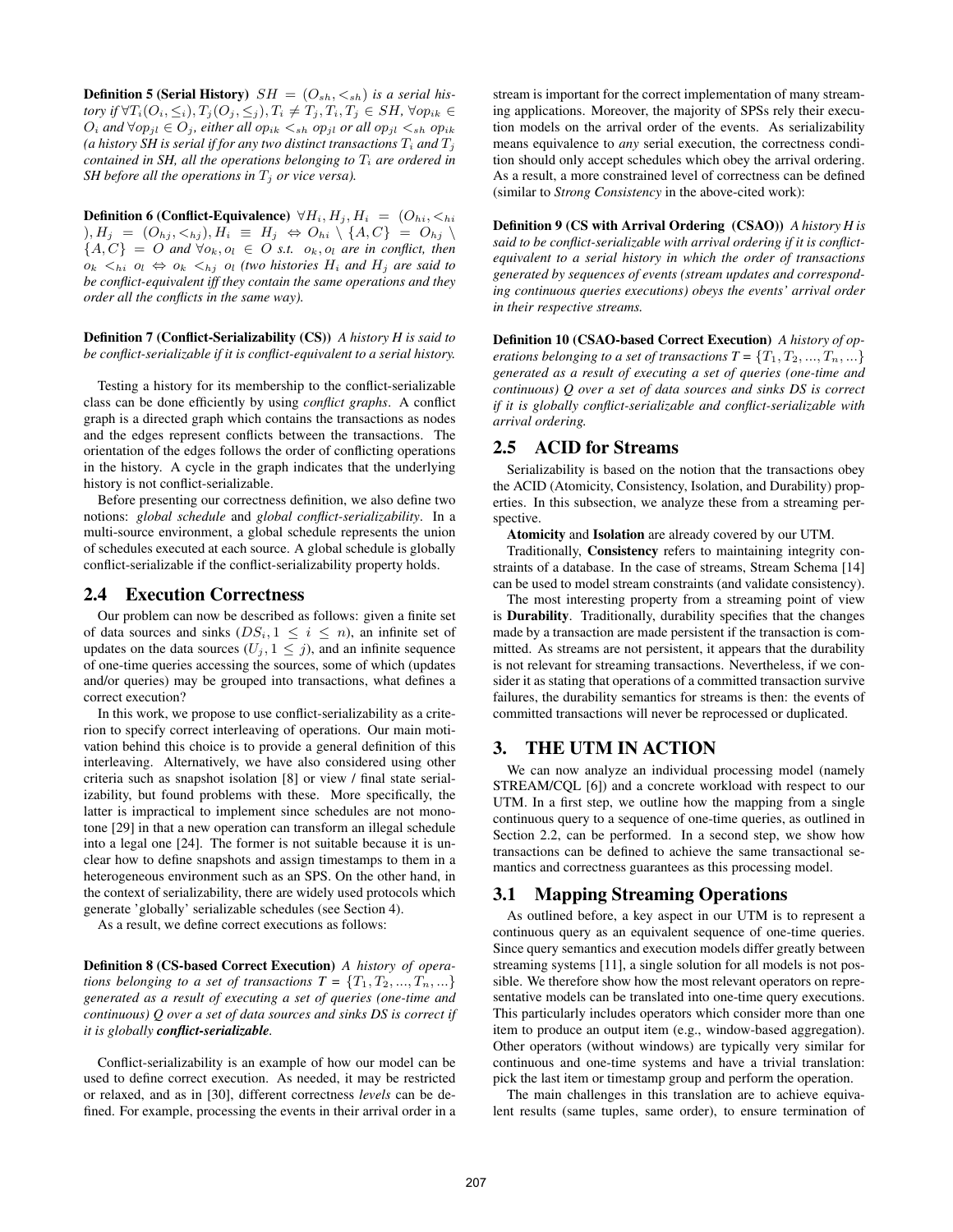the resulting one-time queries, and to transfer information between different instances of one-time queries for coordination (e.g., instance/slide selection).

There are two complementary approaches to perform this translation:

- Creating a sequence of (finite) snapshots of the stream, treating them as relations and running the query on them (like CQL's stream-to-relation mapping)
- Rewriting the queries with additional predicates/expressions

We are now going to explain how this translation can be applied on STREAM/CQL. The series of one-time queries and the snapshots they are run can be created in an iterative fashion for each timestamp  $t_i$ . As a prerequiste, we define  $R_{i-1}$  as the set of items that have been read in the previous execution at timestamp  $t_{i-1}$ . Then:  $R_{i-1} = \bigcup (r(X))$  at execution  $t_{i-1}$ , *X* being any resource accessed by the query. Following the processing model of CQL, each execution is triggered by a new timestamp. The execution then works as follows:

- Create a suffix stream (snapshot/view) including timestamp  $t_x$ to  $t_i$ , where  $t_x$  is smallest  $t_n \in R_{i-1+1}$  + *window slide* or 0 if  $R_{t-1}$  empty, thus advancing the snapshot by slide timestamps.
- Construct the window according to the (unchanged) formal definition of CQL (all tuples t' between  $t_i$  and  $t_i - T$ ).
- This will generate exactly one window per execution, since  $t_i$   $(t_i - T) = T$ . In turn, concatenating the window results leads to the same order as the continuous query. Therefore, we have a correct translation which expresses all its coordination needs using the snapshot generation.

Let us illustrate the above translation on a concrete example:

SELECT AVG(Temp) FROM Stream [RANGE 4 SECOND SLIDE 1 SECOND]

#### Consider the following input data:

Input(DevID, Temp, Time)={(D3,10,3),(D3,50,5),(D3,25,6), (D3,30,7),(D3,35,8)}

For the continuous query, we would expect the following result:

Output(Temp,Time) = { $(3,10)$ , $(5,30)$ , $(6,28.3)$ , $(7,35)$ , (8,35)}

The following snapshots are generated:

 $t_i = 3, t_x = 0; (\overline{D3}, 10, 3) = \langle 3, 10 \rangle$  $t_i = 5, t_x = 3 (R_1 = \{T1\})$ ; (D3, 10, 3) (D3, 50, 5) => (5, 30)  $t_i = 6, t_x = 3 (R_2 = \{T1, T2\})$ ; (D3, 10, 3) ... (D3, 25, 6) => (6, 28.3)  $t_i = 7, t_x = 4 (R_3 = \{T1, T2, T3\})$  ...

Other stream processing models can be translated along the same lines, but need more complex adaptations in snapshots and queries.

#### 3.2 Defining Transactions

Using our UTM instead of model- or application-specific synchronization primitives provides abstraction and additional flexibility for transaction boundaries, but raises the issue of how to set these transaction boundaries. Continuous queries do not naturally lend themselves to obvious boundaries, and in cases like predicatebased windows, such a boundary may even be unknown in advance.

From a *conceptual* point of view, such flexibility is needed to express the different boundary models of existing SPS, as we show in Section 7. This is not possible with a more restricted model.

From a *practical* point of view, we envision some options which a system designer or application developer could choose from: A system might define its default boundaries, as existing systems do, either in a fixed form or as some kind of "autocommit". When users want to set their own boundaries, aligning with operator semantics (as in Truviso [4]) or punctuations (as CTIs in StreamInsight [2]) would be typical approaches to overcome the problem of boundaries being unkown in advance.

For the window-based query in the previous section, we can place a commit at the end of each query run over a snapshot, and thereby express the synchronization on timestamps in CQL.

For our example scenario of Section 1, we have chosen the simplest transaction grouping that will produce the correct result. Let us present this example in more detail.

As previously assumed, for each new event, the SPS probes the database table for specifications and outputs alerts in case of violations. Suppose the arrival order of the streaming events is the one depicted in Figure 1 by looking at the stream's representation from right to left (event (D3, 10, 3) followed by (D2, 24, 4), followed by (D3, 50, 5), etc).

The application's requirement is that each device temperature measurement has to be compared to the device specifications in the required scale (the assumption we make is that once the first Fahrenheit measurement for a certain device arrives, all the following will have values on the same scale). More specifically, the update on the table has to happen *before* the first Fahrenheit measurement for the respective device arrives and no Celsius measurements should *see* specifications in the Fahrenheit scale.

One way to meet the above requirements is to group the device's specification update and the corresponding first event in the Fahrenheit scale into the same transaction, with the update on the table preceding the processing of the event. This way we obtain the desired visibility of the table update by taking advantage of the ordering of conflicting operations in a transaction. In fact, this grouping also ensures that the specification update and the processing of the event happen atomically. As a result, we obtain four transactions:

 $T_1 = (w_1(IS)r_1(IS)r_1(R)C_1)$  (for event (D3, 10, 3))

 $T_2 = (w_2(IS)r_2(IS)r_2(R)w_2(OS)C_2)$  (for event (D2, 24, 4))  $T_3 = (w_3(IS)w_3(R)r_3(IS)r_3(R)C_3)$  (for event (D3, 50, 5) and the update of D3's specification)

 $T_4 = (w_4(IS)w_4(R)r_4(IS)r_4(R)C_4)$  (for event (D2, 61, 5) and the update of D2's specification)

Processing the events in the order of arrival guarantees that no Celsius measurement will be compared with Fahrenheit specifications. Therefore, the correct histories for our example application will be Conflict-serializable with Arrival Ordering (i.e., any history which is conflict-equivalent to the following serial execution:  $T_1 \rightarrow T_2 \rightarrow T_3 \rightarrow T_4$ ).

## 4. IMPLEMENTATION

In this section, we present the implementation of the Transaction Manager we built on top of SMS [10], a general-purpose storage manager for Stream Processing Systems.

### 4.1 Transaction Manager Implementation

The job of a transaction manager is to both order the storage access operations it receives from the streaming system, in order to obtain correct histories (accepted under the correctness definition) as well as to provide rollback execution to aborted transactions. In our case, this translates to designing a transaction manager which generates histories obeying the CSAO-based correctness criterion defined in Section 2.4.

Just like in the traditional case, we designed the Transaction Manager (TM) as an additional component between the query processing and the data access layers, as shown in Figure 2.

We implemented the SS2PL (Strong Strict 2-Phase Locking) protocol in our TM [29]. SS2PL defines an acquiring phase in which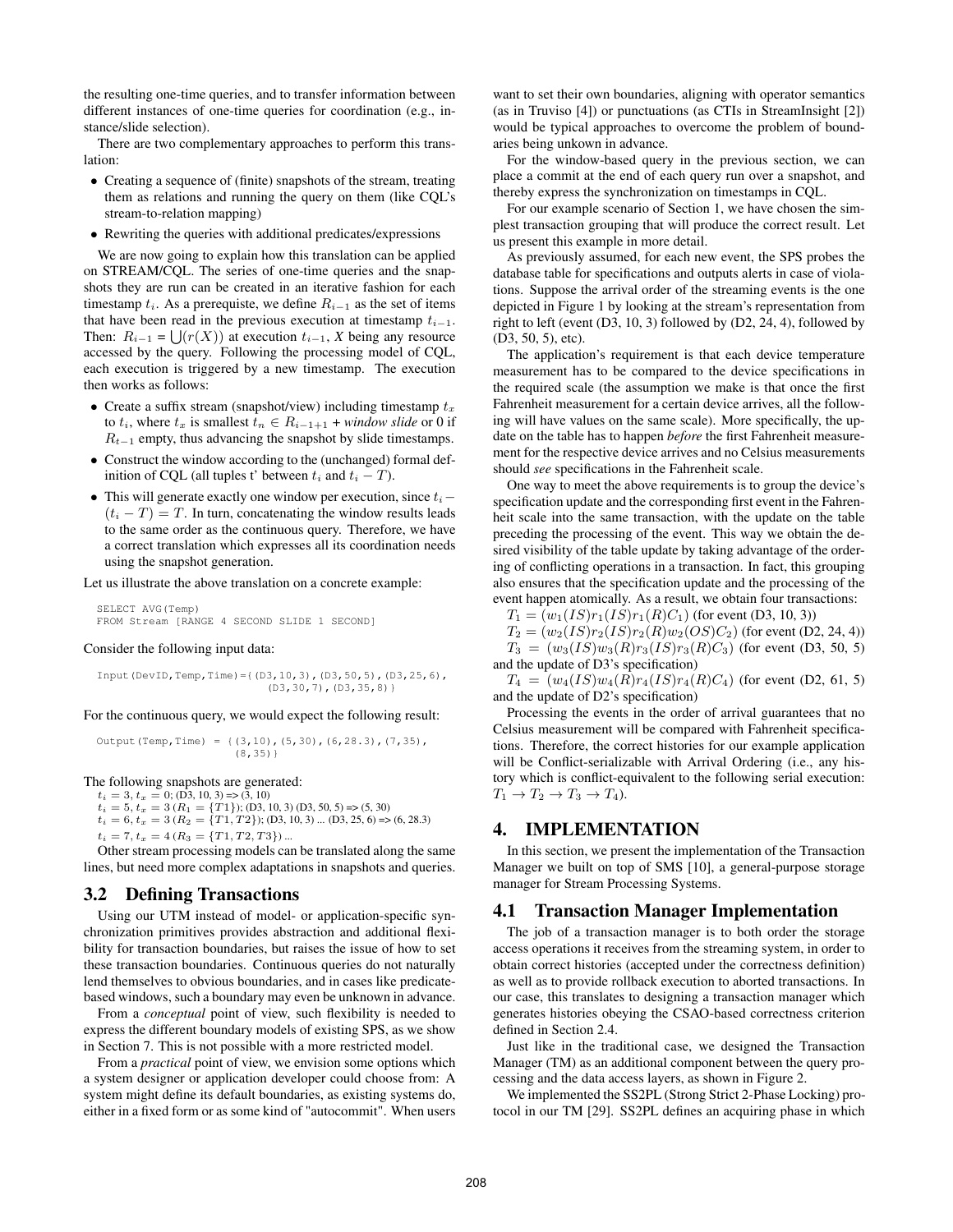

Figure 2: Storage Manager with TM Architecture

a transaction is only allowed to acquire locks for the resources it is about to access. These locks are all released when the transaction commits, as opposed to other 2PL protocol variants which allow early releases. SS2PL is the protocol of choice for many general-purpose database systems, because of its desirable properties: commit ordering which provides global serializability (a property required by our correctness criterion as explained in Section 2) and recoverability (a property which specifies that the resources modified by a transaction can be brought back to the states before the transaction started in case of an abort operation).

We adopt the design presented in [29]. Two types of data structures were used to implement the lock manager: RCB (Resource Control Block) and TCB (Transaction Control Block).

An RCB is defined for each resource being concurrently accessed by transactions. It maintains a list of transactions currently holding a lock on it and the mode of the lock (shared or exclusive). A hash table maps each resource object to its corresponding RCB. When a lock request for a certain resource is received, there has to be a way to check whether another transaction already holds a conflicting lock on this resource. The RCB offers an efficient way to execute this check operation.

The TCB (Transaction Control Block) maintains a list of all resources a transaction has accessed, including the mode (shared or exclusive). This enables efficient lookup and release of the resources of the transaction at termination (commit or abort).

## 4.2 Transaction Manager Interface

The TM interface exposes five methods:

*startTransaction()*: Whenever a new transaction is started, this method has to be called before the execution of any operation. Internally, the method creates a new transaction object which will be assigned an ID and added to the list of active transactions. Each transaction object (Transaction Control Block) maintains a list of objects it has locked and in which mode (shared or exclusive).

*write(resource R, transaction TID)*: When calling this method, a transaction attempts to access the resource given as parameter in write mode. First, the RCB corresponding to resource R is obtained. Then, the TM has to check whether this transaction should be allowed (at this point) to access the resource or should be put on hold until the access conditions are met: the resource is not locked by any other transaction and the defined ordering on the transactions, if any, is not violated by the execution of the current operation. If the request permission is granted, then the transaction sets an exclusive lock on the resource (if not already holding it), the RCB of the resource is updated, and the transaction is allowed to execute the update. Otherwise, the operation is put on hold. If an application failure happens, the transaction is aborted and a rollback procedure is executed (see Section 4.4 for details).

*read(resource R, transaction TID)*: A transaction with the given TID attempts to read a resource. First the RCB of this resource is obtained and the TM checks if any of the transactions accessing this

resource has an exclusive lock. If so, the request is put on hold until the resource is freed. Otherwise, if executing the read operation still maintains the defined ordering of transactions, then the transaction obtains a read-lock on the store and is allowed to access it (multiple readers are allowed to access the store at the same time).

*commit(transaction TID)*: This method is called by a transaction when it requests a commit operation. At this point all the locks held by this transaction are released and its changes are made persistent (depending on the type of resource, this action means making all the writes persistent, discarding rollback information, etc.). As the resources accessed by this transaction are released, the TM can proceed to schedule the next operations.

*abort(transaction TID)*: The engine specifies that the given transaction should be aborted. The modifications made by this transaction are undone through a rollback operation and all the locks it acquired are released.

## 4.3 Defining the Transactions

Transactions are defined by the streaming engine given the application requirements. One special characteristic of our TM implementation is the fact that it enables predefined orderings on the received transactions. For example, one can define the order of the transactions (given by the ordering of their conflicting operations) to be the increasing order of the transaction IDs, and the TM will enforce this ordering.

To provide a flexible way of defining individual transactions, we chose to use punctuations to specify transaction boundaries. We injected these punctuations in the streams to be processed by the streaming engine along with the other tuples. When the engine has to process a punctuation, it calls the corresponding method (start-Transaction, commit) exported by the TM. If the transactions are not composed of sequences of events (e.g., events with the same value for a certain attribute), then other methods (e.g., adding a special attribute to keep the transaction ID) can be used.

## 4.4 Recoverability and Recovery

Our model allows to define correct executions in the presence of failures as well. Recoverability is a property of a concurrency control algorithm which defines whether it generates recoverable schedules or not. A recoverable schedule is one in which the effects of an aborted transactions can be undone and the system can be brought back to the state before this transaction has occurred.

Using SS2PL (Strong Strict 2-Phase Locking), a recoverable protocol, ensures that our TM allows correct recovery from failures.

In our TM implementation, for each write operation, the change performed is logged: the modified resource plus the function applied. When a transaction is aborted, the following steps are taken: for each write operation belonging to the aborted transaction, an inverse operation is executed (e.g., if the write operation added value 10 to a column in a table, then the inverse operation will deduct 10). The resources which were only read as part of this transaction are not affected by the abort. After this phase, all the locks held by the transaction are released. The SS2PL protocol is recoverable because the locks are only released at the termination of a transaction and therefore no other transaction will read a *dirty* value.

#### 4.5 Performance Optimizations

Many streaming applications have strict constraints on throughput or response time [5]. As a result, the performance of the Transaction Manager is important for meeting applications' performance requirements.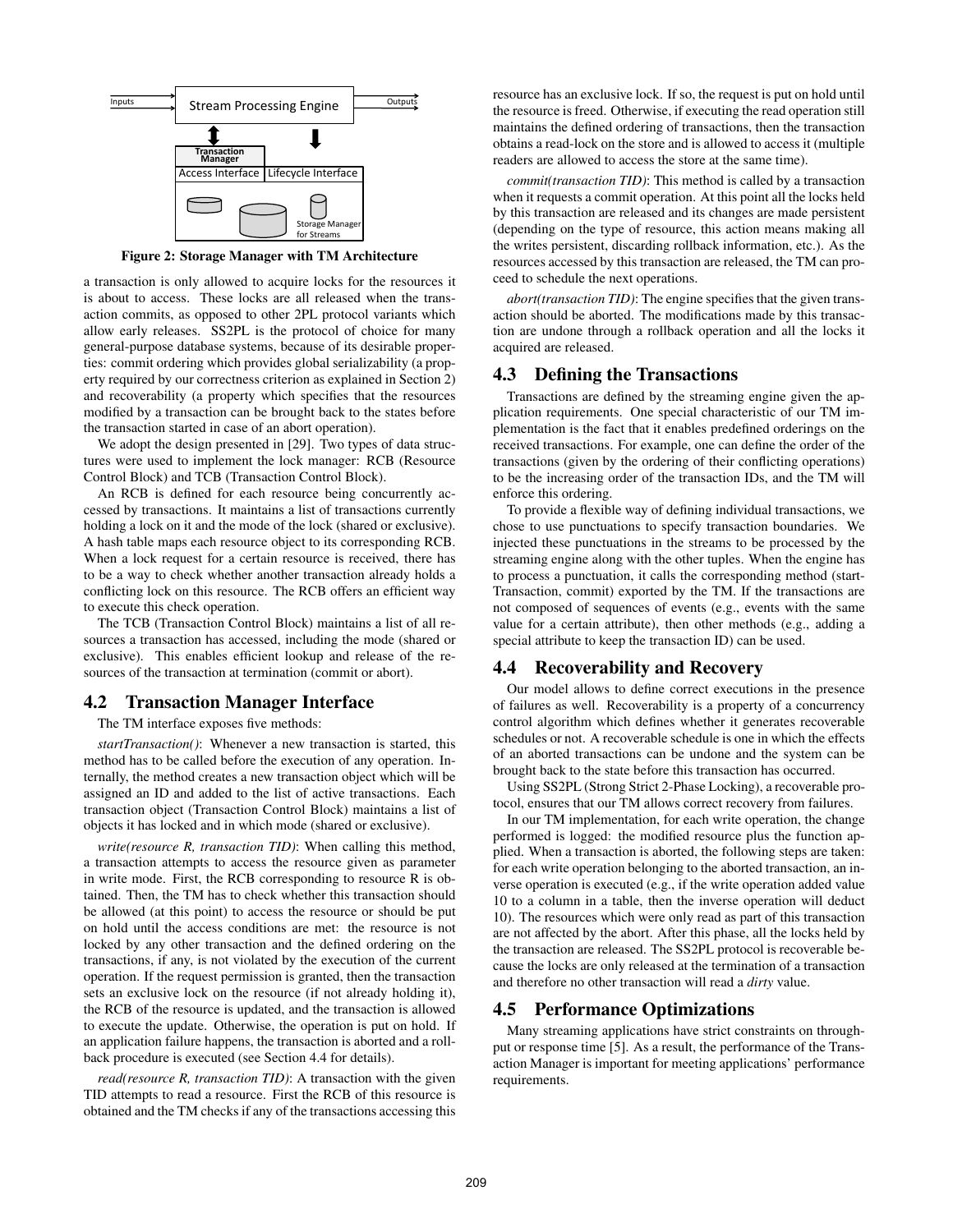### *4.5.1 Increased Parallelism*

The page model is general enough to describe many implementation related issues. Nevertheless, its major drawback is that it does not take into account the semantics of the data access on the sources. That is, one could use the access pattern of the queries on the data to implement different locking granularities (a tuple, a group of tuples, etc.) and therefore reduce contention and increase the execution parallelism.

For example, the state of the art in relational database systems is record-level locking in combination with index locking [29]. As the write operations in a stream are actually appends, it results that read operations will practically not interfere with them. As a result, to reduce lock contention, different lock granularities can be defined: e.g., one could change the scope of the read and write operations from the whole stream to individual events. Another solution is to use ranges: events having ids in a certain range are locked for reading or writing (similar to predicate locking [29]).

#### *4.5.2 Low-overhead Recovery*

Recovery can be a time-consuming process as all the changes made by aborted transactions have to be undone.

Nevertheless, by using the semantics of the data source the rollback process can be optimized in some cases: when the data sources are streams and the transactions are defined as sequences of inputs, inconsistencies from aborted transactions can only occur from incomplete execution of the last active transaction. As a result, returning the stream to the previous state merely requires undoing a number of append operations.

# 5. EXPERIMENTAL SETUP

In this section, we present the details of our experimental setup: the benchmark description, the implementation details, the hardware on which we ran the experiments, as well as the metrics used. The goal of our performance study is two-fold:

- to show that even with the overhead generated by the presence of a transaction manager, we can achieve an acceptable performance, i.e., very close to the one obtained with an implementation with specialized synchronization methods (the kind that other streaming systems use), and
- to show that a streaming application implementation can benefit from the presence of a transaction manager: the correctness requirements of a given application can be easily translated into isolation properties and implemented with very little effort only by specifying transaction boundaries (which can be easily modified). Moreover, the application developer does not have to deal with failures as this task is successfully handled in the transaction manager.

#### 5.1 The Linear Road Benchmark

Our experimental study is based on the Linear Road Benchmark [5]. Linear Road simulates the traffic on a set of highways divided into segments and provides variable tolling depending on traffic statistics and accident occurrences. The input stream is composed of car position reports (each car reports its position every 30 seconds) and queries. An engine that implements the benchmark has to distinguish between the different types of streaming items and execute the queries accordingly.

The benchmark involves all in all, five queries: *Accident Notification* - drivers are notified of accidents in their vicinity when crossing to another segment on the highway; *Toll Notification* drivers are notified of the toll corresponding to the segment they are entering; *Balance Request* - a driver can request its current balance of assessed tolls; *Daily Expenditure Query* - how much has a driver spent on a particular day in the past 10 weeks; One more query for travel time estimation which is not included in any published implementation so far.

The measure of this benchmark is given by the *Load level*, representing the number of highways that can be handled by the query processing engine. A certain load level is considered to be achieved, when all the queries involved in the benchmark are answered within at most 5 seconds after the request entered the system.

An engine which implements the queries correctly has to generate the exact number of alerts and correct alert values, which are verified using a *validator* [5].

For our experiments, we used the Linear Road Benchmark implementation in MXQuery [9], a Java-based open-source streaming engine which extends XQuery with window functions. One of MXQuery's design decisions was the separation of query processing from storage management. MXQuery uses SMS [10] as its underlying storage manager. We created two versions of the implementation (ADHOC and TM), which will be presented next.

#### 5.2 The ADHOC Implementation

This Linear Road implementation uses a version of SMS with no transactional capabilities, but synchronization methods. We implemented two variants: ADHOC SERIALIZABLE, which orders the operations on the stores so that the execution *behaves* like a serializable one, and ADHOC NOT SERIALIZABLE, where the only restriction is that the writers have exclusive access to the object (i.e., store) they modify.

This implementation contains a set of queries connected by stores as shown in Figure 3 (the rectangles represent the queries, while the cylinders represent the stores). The arrows express the data flow between the different queries. It is important to also note that as a result of the benchmark's requirements, the stores expose high heterogeneity: there are streams (e.g., containing car position reports), in-memory relations (the BALANCE store), a static relation stored in database system (HISTORICAL TOLLS), as well as files in which the results of the queries are written.

Two queries are particularly challenging because of their requirements: *Accident Notification* and *Toll Notification*. The first query generates a notification for each driver who reports a position from a new segment in the vicinity of an accident. The query description specifies that alerts should be sent for all active accidents up to and including the minute before the car position report. As the information about the accidents which happened in the past minute may not be available when a certain car crosses a segment (due to the fact that the events come on different processing paths with different speeds), we need to keep the request waiting until the most recent accident data is available. This logic is implemented through builtin synchronization methods in the stores themselves: a read operation is blocked until a predicate is evaluated to true. In the second query, for computing the toll of a specific segment on a highway, the traffic statistics of that segment are used. Statistics are obtained every minute from analyzing a five minute window worth of traffic information (number of cars, speed, etc.). Again, if the tolls computed for a certain minute are not yet written to the TOLLS store, the Toll Notification query is delayed until that data is available.

The ADHOC implementation requires that the developer has a good understanding of both the application semantics as well as the synchronization primitives. The next implementation shows how the requirements of the benchmark are met by defining transactions and the order among them.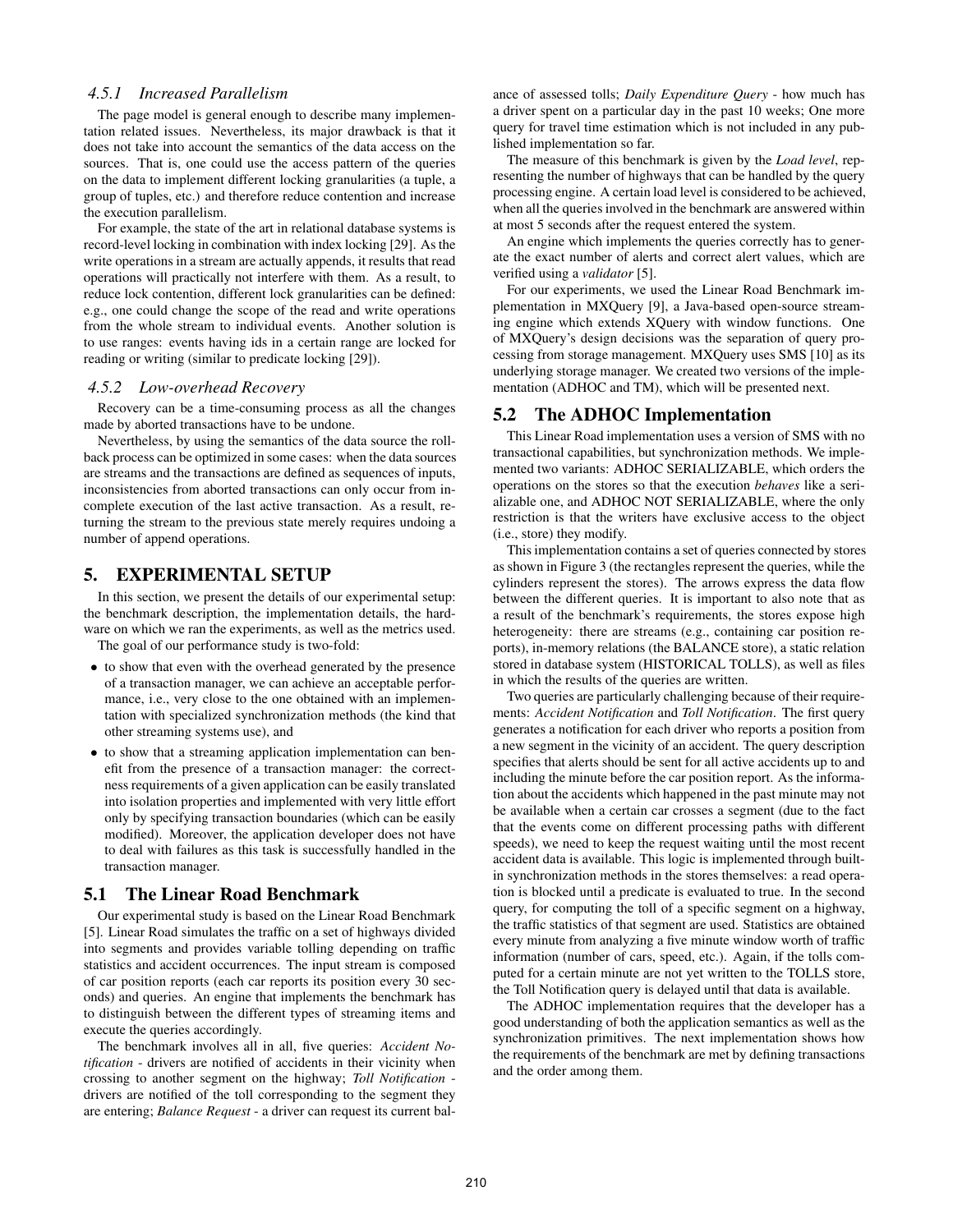



For this Linear Road implementation, SMS was enhanced with a transaction manager, as described in the previous section.

In the TM implementation, we basically replace the built-in synchronization methods with a transaction manager which orders the operations according to the correctness requirements of the queries. Moreover, we implemented a mechanism in the storage manager which allows it to recognize the particular events specifying transaction boundaries (start transaction, commit, abort etc.). As in the ADHOC case, we have TM SERIALIZABLE and TM NOT SERI-ALIZABLE variants.

The Toll Notification query is triggered for every position report sent by a car entering a new segment (each translated to a write operation on the CARS SEGM CHANGE store). As required by the benchmark, we would like that none of the notifications is lost and that the correct toll value is charged to each car. For that, we group all the operations of a one-time Toll Notification query execution in the same transaction, which will then be composed of four operations: read the car position report, r(CAR SEGM CHANGE), extract the toll for that car, r(TOLLS), update the driver's balance with the new assessed toll, w(BALANCE), and generate the toll alert, w(TOLL\_ALERTS) . The transaction is committed after the last operation.

Moreover, all the toll values computed for a certain minute are written to the TOLL store as part of the same transaction, whose structure will then be: r(POSITION REPORTS) to read the position reports, followed by looking up the accidents store r(ACCIDENTS) and then writing the toll values w(TOLLS). If the execution of these transactions is serializable, we make sure that all the toll values read by the Toll Notification query are a result of the most recent computation and that there is no mix of old and new values.

We do the same for the Accident Notification query: r(CAR SEGM CHANGE) to get the most recent car position report, followed by r(ACCIDENTS) to select all the accidents in the recently entered segment and possibly w(ACCIDENT\_ALERTS) if a notification needs to be sent. Again, all the accident events detected during a minute are grouped in the same transaction: {r(POSITION REPORTS) w(ACCIDENTS)}.

For the Balance Request query, a transaction is composed of a read on the INPUT store to obtain the most recent car position report, r(INPUT), followed by a lookup on the BALANCE store to retrieve the driver's balance, r(BALANCE), and finally generate the balance report, w(BALANCE\_REPORTS). While the first two queries require a strict ordering of the transactions, this third query allows a more relaxed ordering: a driver can be notified of her most recent (or the one-minute old) balance of assessed tolls. This property accepts more schedules, permitting the Balance Request query to lower latency.

All other transactions have a simple structure, basically a read on an input store followed by a write on an output store.



Figure 4: ADHOC vs. TM Maximum Response Time

## 5.4 Setup Details and Metrics

The experiments were run on 2 x Quad Core AMD Opteron 2376 with 2.3GHz processor machines. We ran Linear Road to completion at load factor L=4.0, which is the highest that can be achieved by the ADHOC implementation.

The experimental results are presented using two metrics: the maximum response time and the correctness of results. We also looked at other measures of performance, such as average response time and the percentage of alerts of the total number that had a response time over the benchmark's limit of 5 seconds.

The response time (latency) of the queries was measured as the difference between the time the generated result is written to the file (or committed in the case of transactions) and the time the request enters the system. We repeated each experiment 15 times and the maximum response time values are presented as an average of those runs, plus an error bar representing the standard deviation.

We chose to measure the latency of the Toll and Accident Notification queries, because they are the ones on the processing paths with the highest load, and transactions they define are complex.

The correctness of results is represented as the number of wrong (which did not have the values expected by the validator), duplicated, or missing results.

## 6. EXPERIMENTAL RESULTS

In this section, we show the results of running the Linear Road Benchmark on top of the setup presented in the previous section.

## 6.1 Performance

First, we measured the overhead of the Transaction Manager. We wanted to understand how much the presence of the TM (compared to the ADHOC implementation) and enforcing the serializability property (compared to the not-serializable implementations) increase the latency of the results.

Figure 4 shows the maximum response times when running the TM and ADHOC setups in both the serializable and not-serializable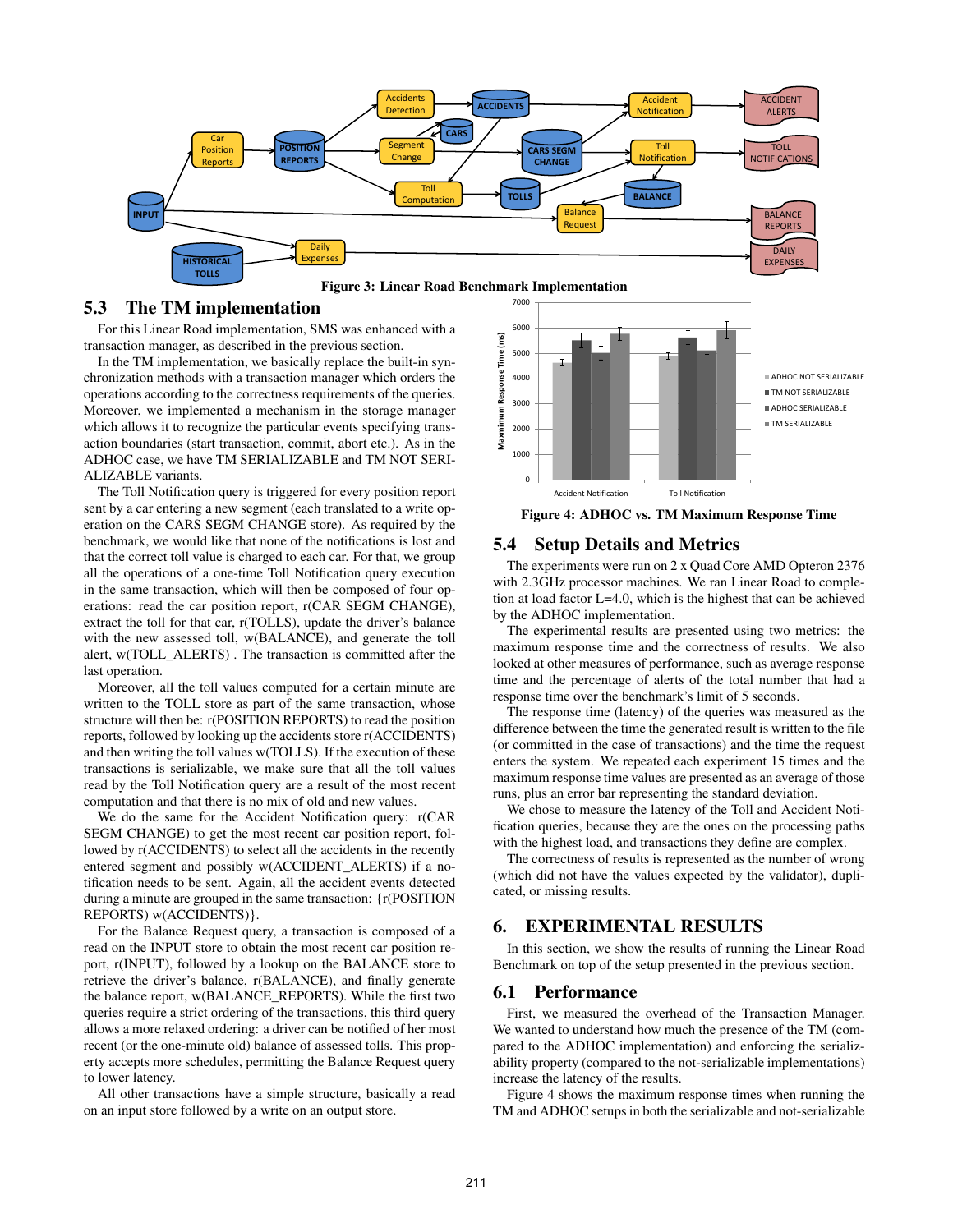|                                         | ADHOC NOT<br><b>SERIALIZABLE</b> | <b>ADHOC</b><br><b>SERIALIZABLE</b> | TM NOT<br>SERIALIZABLE | TM<br><b>SERIALIZABLE</b> | <b>Total Number</b><br>of Alerts |
|-----------------------------------------|----------------------------------|-------------------------------------|------------------------|---------------------------|----------------------------------|
| Accidents Notification (missing alerts) | -94                              |                                     | 99                     |                           | 9'115'887                        |
| Tolls Notification (wrong alerts)       | 52'618                           |                                     | 32'226                 |                           | 142'433                          |

Table 1: Result Correctness: Number of Wrong/Missing Alerts

versions. Comparing the ADHOC NOT SERIALIZABLE and the TM NOT SERIALIZABLE setups shows the overhead generated as a result of maintaining transactions. As expected, the presence of the TM increases the maximum response time, but the performance penalty is quite low. The overhead of providing serializability can be observed by comparing the TM NOT SERIALIZABLE and the TM SERIALIZABLE setups (as well as ADHOC NOT SE-RIALIZABLE against ADHOC SERIALIZABLE). The maximum latency is lower for the not-serializable versions (about 250ms on average) as the read operations do not wait for the correct data to be available, but rather return results based on whatever is contained in the store at the time of execution.

Nevertheless, the differences between the ADHOC and the TM setups (the serializable versions) are small and the majority of the alerts have low response times, meeting the requirements of the benchmark. More specifically, in the TM SERIALIZABLE setup, on average, 95.4% of the accident alerts and 96.1% of the toll alerts have response times lower than 5 seconds.

We also measured the average response times, where the relative cost shows the same changes as for maximum response times. We decided to include maximum response times in the paper, as they correspond to the benchmark specification and they provide a better indication of overhead as the system is most stressed. While we have not performed an explicit test for the maximum throughput, the existing results already give clear indications that there is only a small slowdown introduced by the transaction implementation: The chosen Linear Road load factor of 4.0 was the maximum that could be handled in the ADHOC SERIALIZABLE implementation, while a load factor of 4.5 violated the requirements. Given that the LR implementation was well optimized, we had thus been very close to the throughput maximum. As a result, the increase in maximum response times and number of events above the 5-second limit can be attributed to the small throughput reduction.

## 6.2 Correctness of Results

Although it incurs some performance penalty, serializability is important for providing correct results. To get a better understanding of its importance, we measured the *correctness* of the results. We randomly picked one run of the Linear Road benchmark with the not-serializable implementation (for both the TM and the AD-HOC setups) and compared the results with the expected ones (obtained with a serializable implementation). Results are presented in Table 1. As shown, in the not-serializable version, the ADHOC setup misses 94 accident alerts (because of accident information not being available at the time of request), similar to the TM setup which misses 99 accident alerts. Moreover, 52'618 toll alerts are wrong when the ADHOC implementation does not provide serializability, while the TM NOT SERIALIZABLE setup generates 32'226 wrong toll alerts.

## 6.3 Failure Handling

An important advantage of having a Transaction Manager is that the client application does not have to deal with failures. One of the features that a TM provides is automatic rollback (the objects modified by a transaction are brought back to the state before the transaction started) - a process which is not possible when transac-



Figure 5: TM SERIALIZABLE: Sensitivity to Transaction Size

tion support is missing. To illustrate this, we present the following scenario: suppose that because of faulty behavior, every 2 seconds a position report (for a car which crosses a segment) is duplicated. As a result, duplicate toll and accident alerts are generated. Moreover, the balance for those cars will be wrong as the same toll will be charged twice. The problem is that, when detecting this error, the ADHOC implementation has no way to rollback the execution of the query generated by the duplicated event. Furthermore, whereas the duplicated alerts may just not be published to the output, the BALANCE store would still contain erroneous values which lead to wrong alerts in the Balance Request query. More specifically, as can be observed in Table 2, comparing the Balance reports obtained when the input has duplicates ('ADHOC SERIALIZABLE (duplicates)' in the table) with the correct ones, we could observe that on average about 8'000 (of a total of 242'458) were wrong.

This is not a problem for the TM SERIALIZABLE setup: when detecting the duplicate, the current transaction is rolled back and the car balance is restored to the previous value, i.e., before the transaction started. Moreover, this benefit comes with almost no performance penalty as the results in Table 2 show: the maximum response time is practically not affected by rolling back 5'395 Toll Notification transactions. Note that, for the Accident Notification query, the duplicated events had no impact on the output, as the duplicated events did not lead to accident alerts.

## 6.4 Sensitivity to Transaction Size

In the next experiment, we measured the sensitivity of TM's performance to transaction size, varying the transaction boundaries to not just contain a single event (as before), but span longer periods of times (and thus more events).

As a baseline (and in the same way as the previous experiments), each one-time query execution was part of a distinct transaction (1 event). As a first step, we group all the one-time query executions corresponding to car position reports with the same timestamp (which arrive in the same 1 second, with approximately 850 events). The intuition is that some query executions will not pay the penalty of acquiring the necessary locks, especially for the transactions executed at minute boundaries (right after a commit of new toll values or accident information).

Furthermore, we grouped all queries corresponding to events arriving in subsequent time intervals of 2 or 3 seconds, which resulted in approximately 1'700 and 2'500 events respectively. This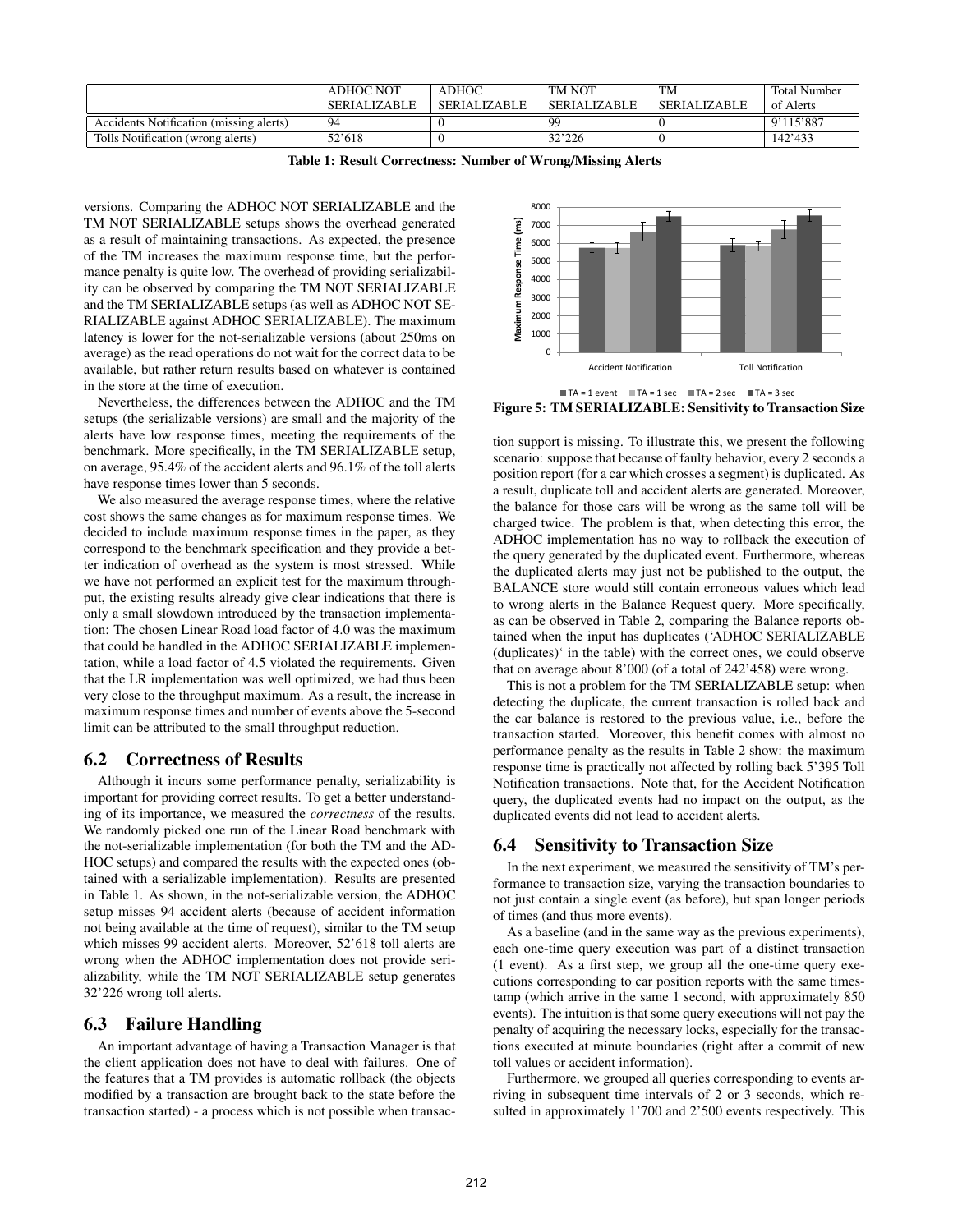| Ouery                  | Metric                                          | <b>ADHOC</b>        | <b>ADHOC SERIALIZABLE</b> | TМ                  | TM SERIALIZABLE |
|------------------------|-------------------------------------------------|---------------------|---------------------------|---------------------|-----------------|
|                        |                                                 | <b>SERIALIZABLE</b> | (duplicates)              | <b>SERIALIZABLE</b> | (duplicates)    |
| Tolls Notification     | # Duplicated Alerts                             |                     | 5'395                     |                     |                 |
|                        | Maximum Response Time $\vert 5'108/147.5 \vert$ |                     | 4'954/301.6               | 5'902/349.9         | 6'048 / 397.7   |
|                        | (ms) / Std. Deviation                           |                     |                           |                     |                 |
| <b>Balance Request</b> | # Wrong Balance                                 |                     | 8'000                     |                     |                 |

Table 2: Failure Handling: Performance vs. Correctness

coarser-grained grouping was done by moving the punctuations from a per query-level to after every second, every second or third second. Moreover, grouping the queries does not affect the correctness of results as long as the transaction size does not exceed one minute (all one-time query executions corresponding to events with timestamps in the same minute). We did not try other transaction sizes, as the maximum response time exceeded 7 seconds when defining transactions composed of one-time query executions corresponding to alerts arriving in sequences of 3 seconds.

The results are presented Figure 5. As expected, the maximum response time increases with the size of the transaction. There seems to be no statistical difference in the maximum response time when defining the transactions at 1-second boundaries, compared to having one transaction for each event, since in this case, the overhead incurred by acquiring locks was low to begin with.

# 7. ANALYZING REAL-WORLD SYSTEMS

In this section, we present the result of our analysis of a representative set of state-of-the-art SPSs. As previously noted, for most of these systems, no explicit transactional properties have been defined; therefore, the content we show is based on our interpretation of their behavior, after having experimented with these systems, having read the provided documentation, and discussions with the authors. A summary is presented in Table 3.

When dealing with multiple inputs, the streaming systems offer the application developer a set of primitives which she can use to define *isolation units* as well as ordering among them. These primitives differ among systems and are typically embedded in the processing model or operator semantics, as shown in the *Transactions* and *Synchronization Primitives* columns of Table 3.

Most of SPSs today allow access to non-streaming data sources. For example, when dealing with remotely stored inputs like tables in RDBMSs, the application developer has two options: one option is to use an *adapter* to transform the table into a locally recognized type of data source (e.g., stream), and in combination with other ordering primitives, to implement the desired isolation properties. A second option is to retrieve data from the stored input for each new event in a stream, restricting the isolation unit to a single event.

The reader can observe that what defines a transaction differs from one engine to another. Moreover, the synchronization primitives are embedded in a given engine's processing model (i.e., its execution model [11] plus any other special execution rules that the engine defines) as well as in its operator semantics. Because of the tight dependence of these primitives to the processing models of the engines, very often a change in the isolation properties requires the modification of an entire query plan, or it may even be impossible to implement. The studied systems also offer mechanisms for recovery from failures, though it is not always clear how these mechanisms relate to the defined isolation units.

By reusing the traditional transactional model, our model defines a clean semantics for concurrent access and recovery from failures not bound to any specific model. Being general, it supports all the histories generated by the analyzed streaming engines, thereby allowing a superset.

Next, we present a details of each engine's methods to define isolation units, ordering, and recovery from failures, using our UTM: Coral8 [1] defines explicit transactional properties for continuous query processing. That is, it specifies that the minimum recovery unit in case of a failure is the *timeslice*. Although timeslices may be processed concurrently, it appears that each timeslice is executed separately and the order between them is preserved. A timeslice represents a row or a sequence of rows having the same timestamp and arriving in the same stream or window. Moreover, the timeslice is different from the engine's execution model unit, which in Coral8's case is a *batch* [11].

If all events with the same timeslice are made part of the same transaction, a history generated by Coral8 is conflict-equivalent to a serial history in which transactions are increasingly ordered by their timestamp values. Moreover, as defined by Coral8's processing model, a transaction on a window having the same timestamp as another transaction on a stream is executed before that transaction.

If some events arrive out of order (e.g., events with timestamp *t-1* arriving after an event with timestamp *t*), they are discarded. This can be expressed as aborted transactions.

When joining a stream and a table located in an RDBMS, Coral8 offers two options: it either restricts the isolation unit to a single event (this way, the situation becomes simple as serializability is guaranteed), or the user could write an adapter which transforms the content of the database and its future updates into a stream. In the former case, the stream (i.e., no window) is the only accepted data source which can be joined with the remote input.

For dealing with failures, Coral8 offers mechanism like *State Persistence* and *Guaranteed Delivery*. State Persistence basically offers the possibility to checkpoint the processing state periodically. The minimum unit is the timeslice. Nevertheless, it does not guarantee that events are not lost in case of failures. Guaranteed Delivery makes sure that an event is received by its destination *at least once*. In our UTM terms, Guaranteed Delivery may violate the Durability property by possibly duplicating events.

STREAM [6] accepts streams and time-varying relations as inputs, and treats them uniformly. A time-varying relation is a relation in the traditional sense, but, in addition, it contains a notion of time. That is, a time-varying relation R represents a mapping from a time domain T to a finite but unbounded bag of tuples belonging to the schema of R. Furthermore, STREAM's processing model is timedriven: time advances to *t* from *t-1* when all the events with timestamp *t-1* have been processed. This behavior translates to a transactional model in which all events with the same timestamp belong to the same transaction, regardless of whether they arrive on the same stream or not. In this context, a history generated by STREAM is conflict-equivalent to a serial history in which transactions are increasingly ordered according to the generating events' timestamps. StreamBase [3] is a tuple-driven system [11]. In UTM terms, a continuous query is (re)executed whenever a new event arrives in one of the query's streaming inputs.

One guarantee that StreamBase provides is that the order of arrival in a streaming input is the exact order of processing. Nevertheless, there is no predefined inter-stream ordering: if two events are enqueued on two inputs, e.g., on Input1 and then on Input2 in quick succession, it is still possible that the event on Input2 will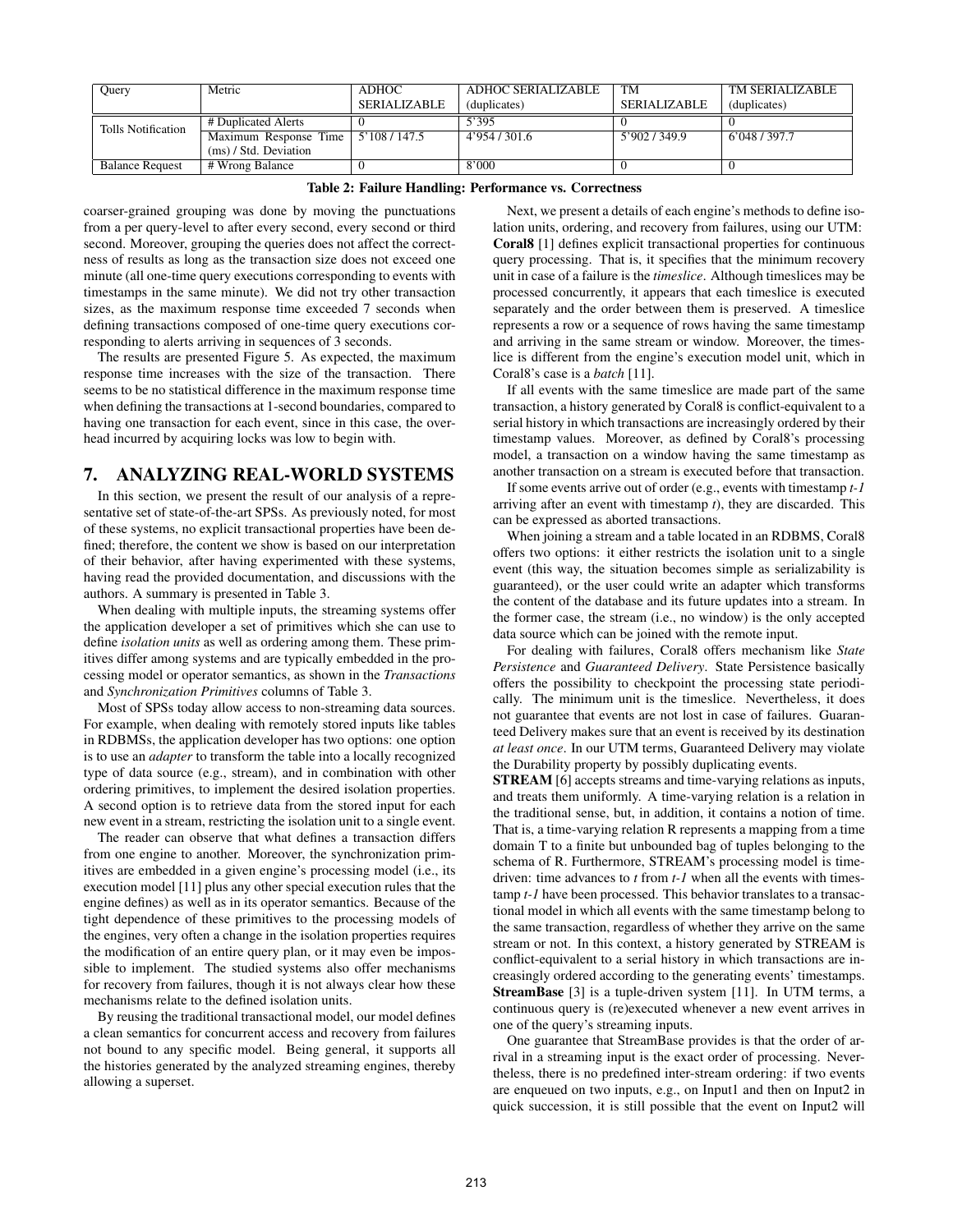| <b>SPS</b>         | Transactions                  | <b>Synchronization Primitives</b> | Producible Histories                                              |
|--------------------|-------------------------------|-----------------------------------|-------------------------------------------------------------------|
| Coral <sub>8</sub> | Single event (remote inputs); | Processing Model; Operator Se-    | Conflict-equivalent to a serial history in which transactions in- |
|                    | Timeslice (explicit isolation | mantics                           | volving events are increasingly ordered by the events' timeslice  |
|                    | and recovery unit)            |                                   | values (only local inputs)                                        |
| <b>STREAM</b>      | Events sharing<br>the<br>same | Processing Model                  | Conflict-equivalent to a serial history in which transactions are |
|                    | timestamp                     |                                   | increasingly ordered by the events' timestamps                    |
| <b>StreamBase</b>  | Single event; Group of events | Processing Model; Operator Se-    | Conflict-equivalent to a serial history in which transactions in- |
|                    |                               | mantics                           | volving events appear in the order of the events arrival in a     |
|                    |                               |                                   | stream                                                            |
| StreamInsight      | Single event (remote inputs); | Processing Model; Operator Se-    | Conflict-equivalent to a serial history in which transactions in- |
|                    | Sequences of events between   | mantics                           | volving events are ordered by the CTI events' values (only local  |
|                    | consecutive CTIs              |                                   | inputs)                                                           |
| Truviso            | Window of events (explicit)   | $\gamma$                          |                                                                   |
|                    | isolation and recovery unit)  |                                   |                                                                   |

Table 3: Transactional Properties of Stream Processing Systems

be processed before the one in Input1. Therefore, if an application requires a certain ordering for its input streaming events, the developer should make sure that they are placed on the same stream, or that she uses specialized operators to order them (e.g, the operator which merges two streams).

StreamBase supports both streams and tables as inputs. The tables can be defined locally in the engine and updated through new events arriving in a stream. StreamBase also provides a lock operator so the application developer can do table-level locking. The lock key is an arbitrary expression and it is the responsibility of the programmer to ensure the desired synchronization.

Another type of data source that StreamBase accepts is represented by tables located in relational databases. For example, a stream can be joined with a table residing in a relational database system, in which case for each new event arriving in the stream, a new database lookup is executed.

In terms of the streaming transactional model, in StreamBase, each event defines its own transaction (multiple events can be also logically grouped in transactions by using lock/unlock operators to guard access to tables). In this context, a history generated by a StreamBase engine is conflict-equivalent to a serial history in which transactions generated by events being appended to streams appear in the events' order of arrival. StreamBase also offers high availability features to enable fast recovery from failures.

StreamInsight [2] models streams as changing relations [7]. Each event is composed of a *payload* (i.e., the tuple value) plus application timestamp attributes defining an event's validity interval. StreamInsight reacts whenever it reaches a special event, called CTI (Current Time Increment). Basically, the CTIs allow the engine to *advance* the time by specifying that all events with a timestamp smaller than the CTI have arrived. When reaching a CTI, a query is notified that the results corresponding to that part of the stream (composed of all the events with timestamps smaller than the CTI) will not change anymore and can be safely committed as output.

When a table located in an RDBMS is involved in a join with a stream in StreamInsight, there are two options: either for each event in the stream, a table lookup is executed, or the content of the database table is transformed into a stream by specifying a validity interval for each row. Further updates on the tables will change validity intervals or add new events. By assigning timestamps to rows and updates, StreamInsight can order events and operations.

StreamInsight offers as synchronization primitive the semantics of operators. For example, the join operator matches events from input streams which have overlapping validity intervals.

Given the previous observations, if we consider all the sequences of events between two CTIs as being part of the same transaction, a history generated in the StreamInsight engine is conflict-equivalent to a serial history in which transactions generated by events arriving in a stream between two CTIs (assuming they are assigned the timestamp of the CTI) are ordered by the CTI values.

Truviso [4] is a commercial engine which extends a relational database system. As such, the transactional system of an RDBMS is also extended to continuous processing [15, 22]. In this respect, the authors follow the same approach as ours: streaming and stored data are not intrinsincally different and the traditional transactional model can be reused. One difference to our model is that continuous queries are defined as long-running transactions. Moreover, the authors propose the window as the isolation unit for the interaction of streams and relations [13], which also represents the durability unit for stream archival. We take a step further and formally define the interactions, while allowing the definition of more flexible transactional boundaries. Unfortunately, the information we were able to find about Truviso was not sufficient enough to make any further statements about its transactional behavior.

# 8. RELATED WORK

Conceptually, the transactional stream processing model we propose in this paper relates to the previous work in two main areas: Traditional database and data warehousing systems. The similarity between stream processing and materialized view maintenance [18] has long been recognized. Materialized views are like continuous queries since a view has to be updated in response to changes in its base relations. By treating streaming and stored inputs uniformly, our problem becomes similar to materialized view maintenance. We found three lines of work that are closest to ours:

First, Zhuge et al propose a set of algorithms to maintain the consistency of a data warehouse at various levels of correctness, when the view computation is disconnected from the updates at the sources [30]. While we focus more on capturing isolation properties as a definition of correctness, this work focuses on the algorithms to ensure a predefined set of consistency levels.

Second, Chen et al propose a transactional model that defines the view maintenance process as a special transaction consisting of two parts which can commit separately: the update at the source and the view maintenance query [12]. In this case, the warehouse update anomaly problem can be rephrased as the serializability of these transactions. Our work is more general: the update and the continuous query may or may not be part of the same transaction.

Third, Jagadish et al propose the *chronicle data model* which extends materialized views to include chronicles – a form of data streams [21]. A chronicle algebra over relations and streams includes a join operator that synchronizes each tuple from the chronicle with the relation version which existed at the temporal instant of that tuple. The focus of this work is on ensuring that the views defined in the chronicle algebra can be maintained incrementally, without having to store the chronicles.